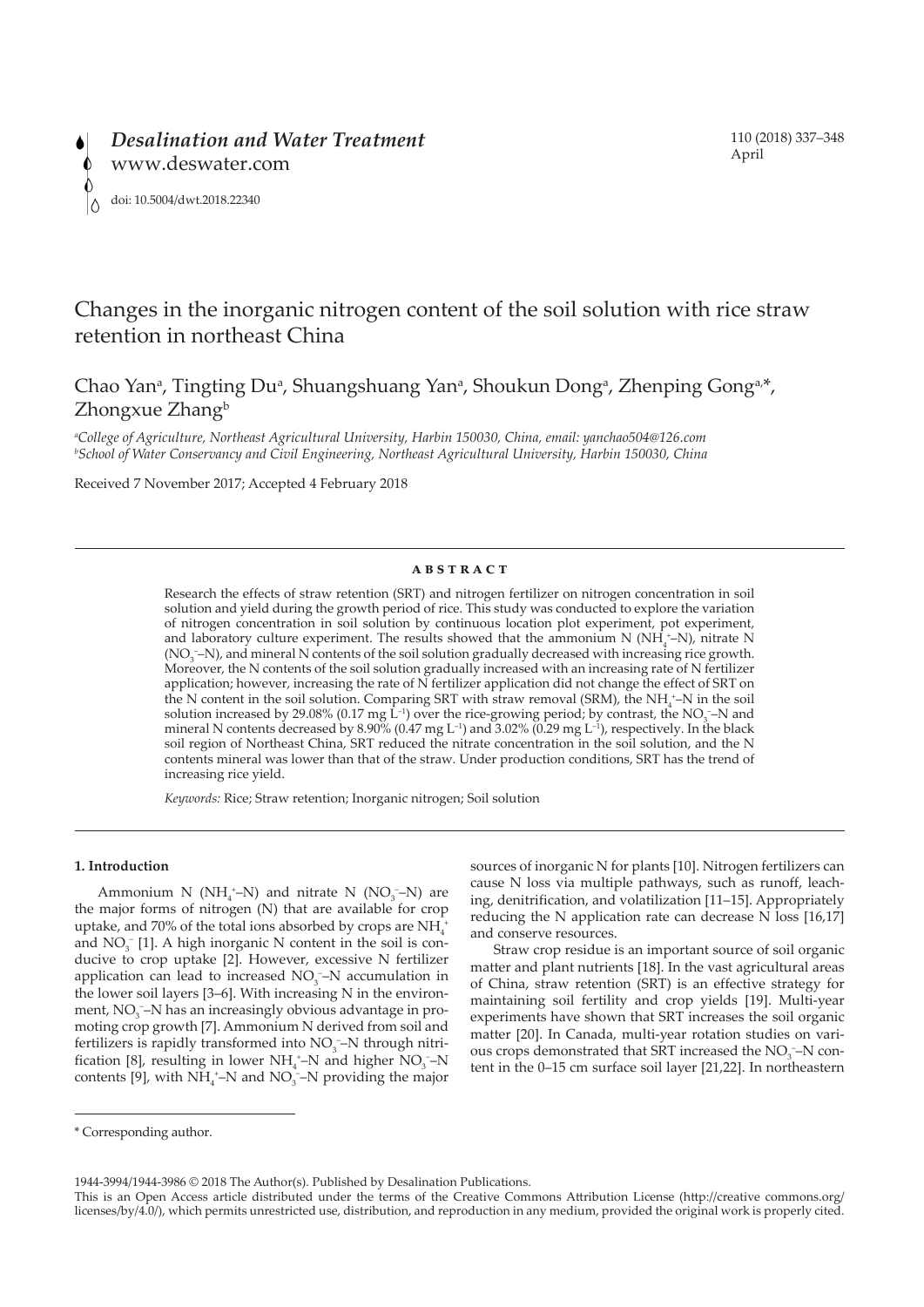Thailand, an experimental study showed that mixing SRT with peanut and rice crops delayed N release from the soil during the early growth stage of rice; thus, this approach can improve the relation between N demand and supply as well as promotes rice growth and increases the yield [23]. Because SRT provides abundant C sources to the soil environment, it can cause a rapid, short-term increase in soil microorganisms. This material can also facilitate the fixation of inorganic N in the soil [24–26], leading to a relative shortage of inorganic N in the soil during early SRT stages. Over the entire crop growth period, SRT can effectively supplement the soil with N sources [27,28] and increase the total N in the soil [21,22,29–31]. The fixation and mineralization of N gradually become balanced over the SRT period [32]. Applying SRT with a small amount of N fertilizer can improve the N use efficiency [29,33]. Compared with inorganic fertilizer application alone, SRT plus inorganic fertilizer significantly increases soil total N, amino acid N, and acid-insoluble N [34], and this combination reduces N loss [33,35]. The positive interaction between straw and N affects both organic N accumulation and inorganic N mineralization in the soil [20]. Additionally, SRT can ensure the soil nutrient balance and increase the soil organic matter and nutrient-supplying capacity [21,22,30,31].

The soil solution is the foundation for nutrient adsorption by crops, and this solution directly affects nutrient uptake and utilization by crops, as well as their growth [36]. Additionally, the soil solution directly reflects the relationship between the soil supply and the uptake of nutrients by plants [37,38]. In this study, we performed a multi-year, continuous SRT plot experiment and a laboratory simulation experiment. A detailed analysis was conducted to evaluate SRT-associated changes in the mineral N content of the soil solution over the rice-growing period to provide a scientific reference for the application of N fertilizer to rice.

#### **2. Materials and methods**

## *2.1. Overview of the experimental fields*

All the experiments in this study were conducted at the Xiangfang Experiment and Training Base at Northeast Agricultural University in China. This base is located in the town of Xingfu, Xiangfang District, Harbin city, Heilongjiang province, at the following geographical coordinates: longitude 126°22′–126°50′ and latitude 45°34′–45°46′. This region has a cold temperate continental climate with an annual precipitation of 500–550 mm, a frost-free period of approximately 140 d, and an accumulated temperature ≥10°C of approximately 2,700°C. There is no crop rotation. The cropping system consists of continuous rice cropping, and the soil used in the field experiments was a black soil.

## Table 1 Basal fertility of the soil

## *2.2. Experimental design*

This study was based on a previous experiment [38]. This study included three experiments: a field experiment, a pot experiment, and an incubation experiment. The field experiment (Experiment A) started in 2008. Soil base fertility is shown in Table 1. The size of the plots was  $2 \text{ m} \times 2 \text{ m}$ , and they were built using cement and were filled with testing soil at a depth of approximately 50 cm. The specific settings for the experimental plots have been detailed in previous studies [37,38]. The straw was cut into 5 cm-long pieces and was returned at the rate of  $5 \text{ kg}$  (12.5 t ha<sup>-1</sup>) in each plot. The N content of the rice straw used for the test was  $6.65 \pm 0.02$  g kg<sup>-1</sup>. The plots were ploughed (20 cm) on May 20 and then soaked with water on May 25 every year. Rice was transplanted at a spacing of 30 cm × 13 cm on May 30, with three seedlings per hill. Beginning 10 d after transplant, samples of the soil solution were collected from the plots once every 10 d. The samples were collected eight times.

Experiment B consisted of a pot-based study conducted in 2012. In this experiment, 35 cm-diameter plastic buckets were used and filled with 15 kg of soil. Soil base fertility is shown in Table 1. Three holes were planted in each pot, with three seedlings per hole. Five N levels ( $N_{0'} N_{1'} N_{2'} N_{3'}$ and  $N_4$ ) were established by applying 0 g (0 kg ha<sup>-1</sup>), 1.05 g (150 kg ha–1), 2.10 g (300 kg ha–1), 3.15 g (450 kg ha–1), or 4.20 g (600 kg ha–1) of urea (N: 46%) to the five pots. One-half of the applied urea was used as basal fertilizer, and the other half was used as topdressing in the tillering stage. The  $N_2$  level was the same as that of the P fertilizer used in Experiment A; 1.05 g of  $Ca(H_2PO_4)_2$  (150 kg ha<sup>-1</sup>) and 0.70 g of  $K_2SO_4$ (100 kg ha–1) were also applied as a basal fertilizer. The experiments were divided into two subgroups: SRT, in which 80 g of straw (12.5 t ha–1) was added; and SRM. Experiment B was replicated five times, and the cultural management was the same as in Experiment A.

The laboratory simulation experiment (Experiment C) was conducted in 2012 with two treatments: one treatment with SRT and the other treatment with SRM. The experimental design and sampling time were consistent with Experiment C, as reported in a previous study [38]. The N content of the rice straw used for the test was  $6.65 \pm 0.02$  g kg<sup>-1</sup>. The mineral N contents of the culture medium were 15 mg L<sup>-1</sup> (NO<sub>3</sub><sup>-</sup>–N, 10.00 mg L<sup>-1</sup>; NH<sub>4</sub><sup>+</sup>–N, 5.00 mg L<sup>-1</sup>) for Group I and 30 mg L<sup>-1</sup> (NO<sub>3</sub><sup>-</sup>–N, 20.00 mg L<sup>-1</sup>; NH<sub>4</sub><sup>+</sup>–N, 10.00 mg L<sup>-1</sup>) for Group II. Sampling was conducted once per day at 1, 5, 10, 15, 20, 30, and 40 d after the beginning of cultivation, and the samples were collected from three bottles during each sampling period. Soil from a paddy field in which rice had grown for many years was selected, and the base fertility was as follows: 17.42 g kg–1 organic matter, 1.53 g kg–1 total N,  $0.36$  g kg<sup>-1</sup> total P, 25.52 g kg<sup>-1</sup> total K, 10.55 mg kg<sup>-1</sup> NH<sub>4</sub><sup>+</sup>-N,

| <b>Test</b> | $g kg^{-1}$    |         |         |         | $mg\,kg^{-1}$      |           |         |             |
|-------------|----------------|---------|---------|---------|--------------------|-----------|---------|-------------|
|             | Organic matter | Total N | Total P | Total K | NH <sub>1</sub> –N | $NOz - N$ | Olsen P | Available K |
| Test A      | 23.92          | l.48    | 0.83    | 21.91   | 14.62              | 30.29     | 41.95   | 130.17      |
| Test B      | 17.42          | . 53    | 0.36    | 25.52   | 10.55              | 42.63     | 14.97   | 137.57      |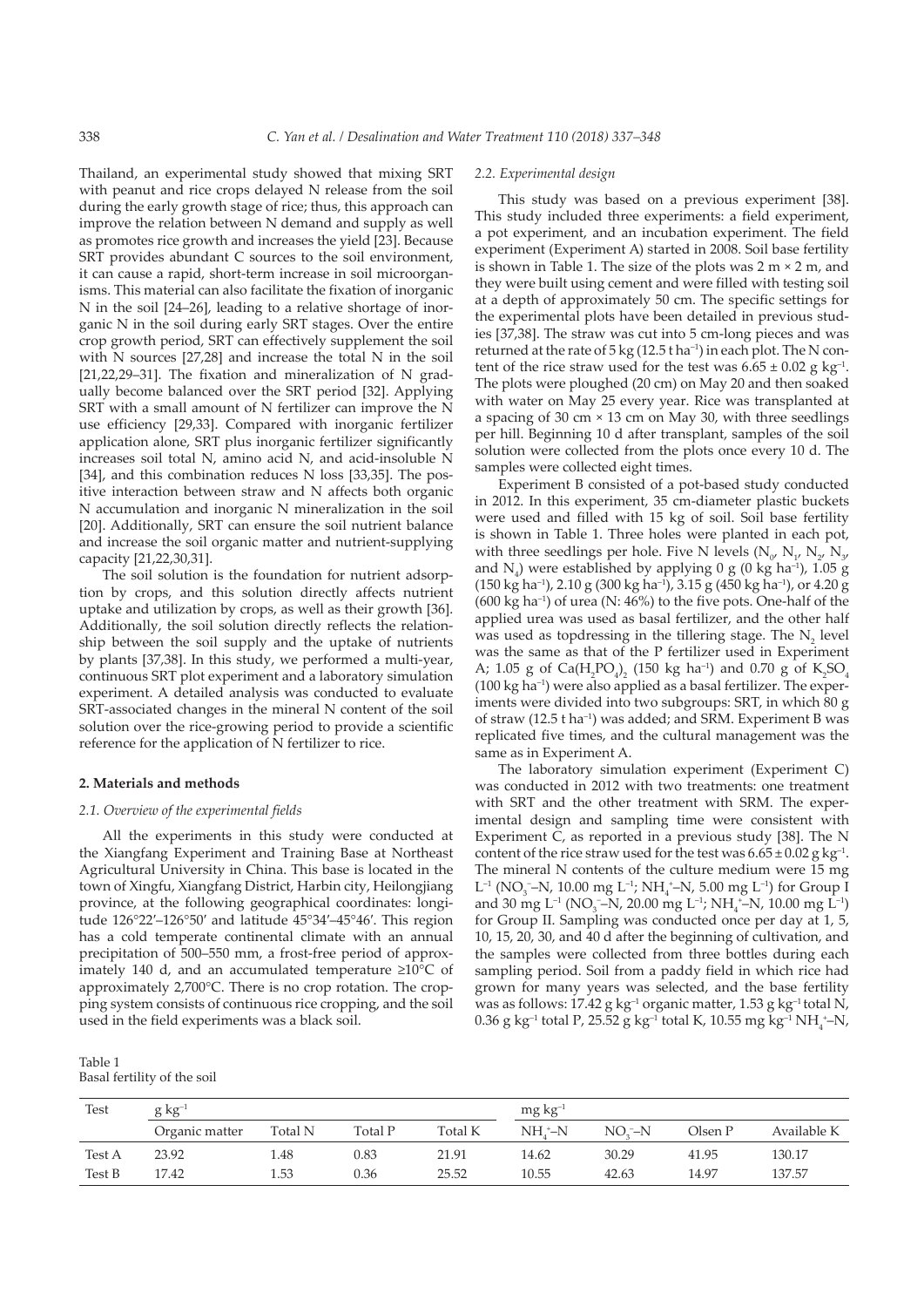$42.63\,\mathrm{mg\,kg\textsuperscript{-1}}$   $\mathrm{NO_3}$  –  $\mathrm{N}$ ,  $14.97\,\mathrm{mg\,kg\textsuperscript{-1}}$   $\mathrm{O}$  lsen P, and  $137.57\,\mathrm{mg\,kg\textsuperscript{-1}}$ available K.

#### *2.3. Collection and analysis of the soil solution*

The soil solution sampling device is shown in Fig. 1. The working principle has been described elsewhere [38].

The  $NH_4^{\ast}-N$  in the soil solution was detected by measuring the total  $NH_4^{\,+}$ -N content in the solution with a B-324 Kjeldahl analyzer from Buchi Co. (Flawil, Switzerland).

The mineral N was detected in the soil solution after the NO<sub>3</sub><sup>-</sup>–N was reduced to NH<sub>4</sub><sup>+</sup>–N by FeSO<sub>4</sub>·7H<sub>2</sub>O and Zn; the total NH<sub>4</sub><sup>+</sup>–N content was then measured in the solution with a B-324 Kjeldahl analyzer from Buchi Co., and the results indicated the mineral N contents in the soil solution.



The  $NO<sub>3</sub>$ –N content in the soil solution was calculated as the mineral N content minus the  $NH<sub>4</sub><sup>+</sup>–N$  content. The effect of  $NO_2^-$ –N was ignored in this study.

#### *2.4. Data processing*

All the data from the collected soil solution samples were subjected to normality testing prior to a one-way analysis of variance with IBM SPSS Statistics 21.0 (SPSS Inc., Shanghai, China). To compare the mean treatment values, Duncan's multiple range test was used at a significance level of  $p < 0.05$ . Graphs were produced with Origin 9.0 software (OriginLab (Guangzhou Office), Guangzhou, China).

#### **3. Results**

# *3.1. NH4 + –N content of the soil solution*

Fig. 2 shows the changes in the  $NH<sub>4</sub><sup>+</sup>-N$  content of the soil solution during the rice-growing seasons from 2012 to 2014. There were gradual decreases in the soil solution  $NH_4^+$ -N content during the rice growth stage, and the addition of urea topdressing at the tillering stage significantly increased the  $NH_i^+$ –N content of the solution. The experimental results from three consecutive years showed that the SRT treatment produced higher levels of  $NH_4^+$ -N in the soil solution compared with the SRM treatment.

Fig. 3 shows the changes in the  $NH<sub>4</sub><sup>+</sup>-N$  content of the soil solution with different rates of N fertilizer application. The NH4 + –N content showed dynamic changes over the rice-growing period. With the  $N_0$  treatment, the  $NH_4^{\,+}$ -N content of the soil solution slowly decreased; the lowest value occurred 70 d after transplant. With an increasing N application rate, Fig. 1. Soil solution sampling device.  $\mathsf{HH}_{4}^*$ -N contents of the soil solution at different stages



Fig. 2. Changes in NH<sub>4</sub>\*–N concentration in the soil solution. SRT, straw retained; SRM, straw removed. The N topdressing application is represented by "↓" symbol.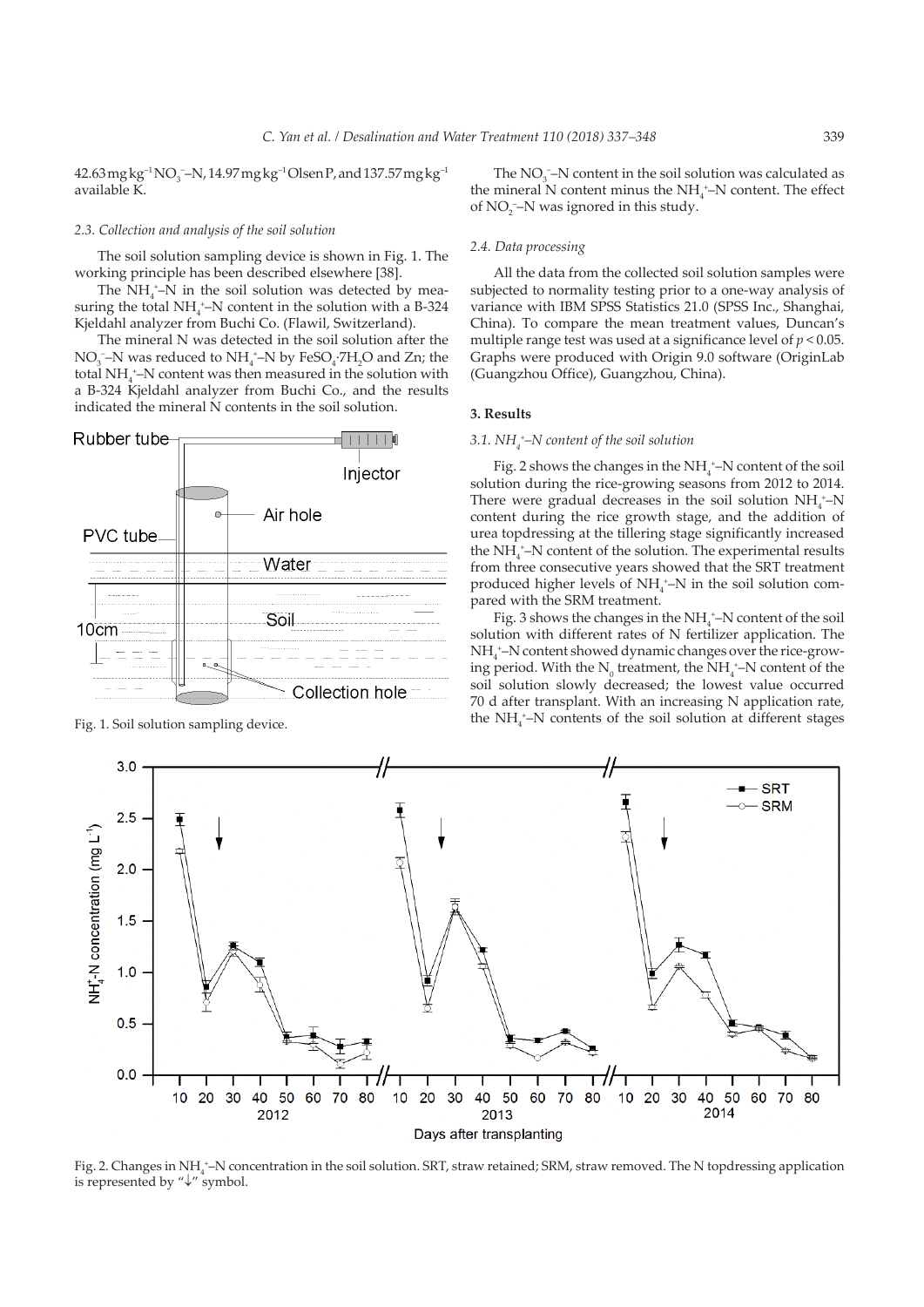increased to varying degrees. Urea topdressing markedly increased the NH<sub>4</sub><sup>+</sup>-N contents of the soil solution. Compared with SRM, SRT increased the mean  $NH_4^+$ -N contents of the soil solution at different stages by  $0.027 \pm 0.005$  mg L<sup>-1</sup>,  $0.096 \pm 0.025$  mg L<sup>-1</sup>,  $0.098 \pm 0.035$  mg L<sup>-1</sup>,  $0.131 \pm 0.039$  mg L<sup>-1</sup>, and  $0.156 \pm 0.039$  mg L<sup>-1</sup> at the five N levels (N<sub>o</sub>, N<sub>1</sub>, N<sub>2</sub>, N<sub>3</sub>, and  $N_{\psi}$  respectively). On average, SRT increased the NH<sub>4</sub><sup>+</sup>-N content of the soil solution by  $0.102 \pm 0.029$  mg L<sup>-1</sup>.

Table 2 shows the equation fitting of the  $NH_4^+$ –N content of the soil solution with the changes in the urea application rate. There was a positive correlation between the  $NH_4^{\,+}N$ content of the soil solution and the rate of N fertilizer application. The maximum increase in  $NH_4^+$ -N content occurred 10 d after transplant, followed by the increase that occurred 30 d after transplant. Thereafter, the increase in  $NH_4^{\,+}$ –N content in the soil solution gradually decreased, and the  $NH_4^+$ –N content was close to  $0 \text{ mg } L^{-1}$  at  $70$  d after transplant.

Fig. 4 shows the changes in the  $NH<sub>4</sub><sup>+</sup>-N$  content of soil extracts under the laboratory cultivation conditions. The straw application increased the NH<sub>4</sub><sup>+</sup>-N content of the soil solution. The SRT treatment results were higher than the SRM treatment results by 0.957 mg  $L^{-1}$  in Group I and by 1.759 mg  $L^{-1}$  in Group II. Longer cultivation durations produced a variable pattern of change in the  $NH_4^+$ -N content of

the solution. The  $NH_4^+$ -N contents at different stages were relatively low and had small differences. The  $NH_4^+$ -N contents were higher in Group II compared with that in Group I for both treatments at all the cultivation stages.

# *3.2. NO3 − –N content in the soil solution*

Fig. 5 illustrates the  $NO<sub>3</sub>$ –N content trend in the soil solution during the rice-growing period from 2012 to 2014. With rice growth, for the two treatments, the  $NO<sub>3</sub><sup>-</sup>-N$  and  $NH_4^+$ –N contents showed a similar pattern of change, with an overall pattern of "decrease-increase-decrease." Compared with  $NH<sub>4</sub>$ <sup>+</sup>-N, the soil solution contained significantly higher  $NO<sub>3</sub>$ –N, which is the primary form of mineral N in the solution. The  $NO_3^-$ –N contents in the solution were significantly higher 10 d after transplant than on the other dates. At 10–40 d after transplant, the  $NO_3^-$ -N content of the soil solution was higher in the SRT treatment group than in the SRM treatment group, although to varying degrees. However, the opposite trend was observed 50–60 d after transplant, and the result for the SRT treatment was lower than for the SRM treatment. At 70 d after transplant, the  $NO<sub>3</sub>$ <sup>-</sup> $N$  content in the solution was low and showed no significant difference between the two treatments.



Fig. 3. Changes in the NH $_4^{\ast}$ –N soil solution content under pot culture conditions. SRT, straw retained; SRM, straw removed. N $_{\rm o}$ : 0 kg ha<sup>-1</sup>, N<sub>1</sub>: 150 kg ha<sup>-1</sup> urea, N<sub>2</sub>: 300 kg ha<sup>-1</sup> urea, N<sub>3</sub>: 450 kg ha<sup>-1</sup> urea, N<sub>4</sub>: 600 kg ha<sup>-1</sup> urea.

| Table 2 |                                                                                     |  |  |
|---------|-------------------------------------------------------------------------------------|--|--|
|         | Relationship between N fertilizer applied and $NH_4^*$ –N concentration in solution |  |  |

| Days after transplanting | SRT                  |       | <b>SRM</b>           |       |  |  |
|--------------------------|----------------------|-------|----------------------|-------|--|--|
|                          | Equation             | $R^2$ | Equation             | $R^2$ |  |  |
| 10                       | $y = 0.011x + 0.386$ | 0.987 | $y = 0.010x + 0.306$ | 0.988 |  |  |
| 20                       | $y = 0.004x + 0.259$ | 0.949 | $y = 0.004x + 0.186$ | 0.959 |  |  |
| 30                       | $y = 0.007x + 0.347$ | 0.980 | $y = 0.004x + 0.300$ | 0.985 |  |  |
| 40                       | $y = 0.003x + 0.268$ | 0.974 | $y = 0.002x + 0.227$ | 0.922 |  |  |
| 50                       | $y = 0.003x + 0.273$ | 0.978 | $y = 0.003x + 0.210$ | 0.962 |  |  |
| 60                       | $y = 0.002x + 0.158$ | 0.946 | $y = 0.002x + 0.152$ | 0.985 |  |  |
| 70                       | $y = 0.001x + 0.111$ | 0.976 | $y = 0.000x + 0.118$ | 0.897 |  |  |

SRT, straw retained; SRM, straw removed; *x*, N fertilizer application rate (kg ha<sup>-1</sup>); *y,* NH<sub>4</sub>\*-N concentration in soil solution (mg L<sup>-1</sup>).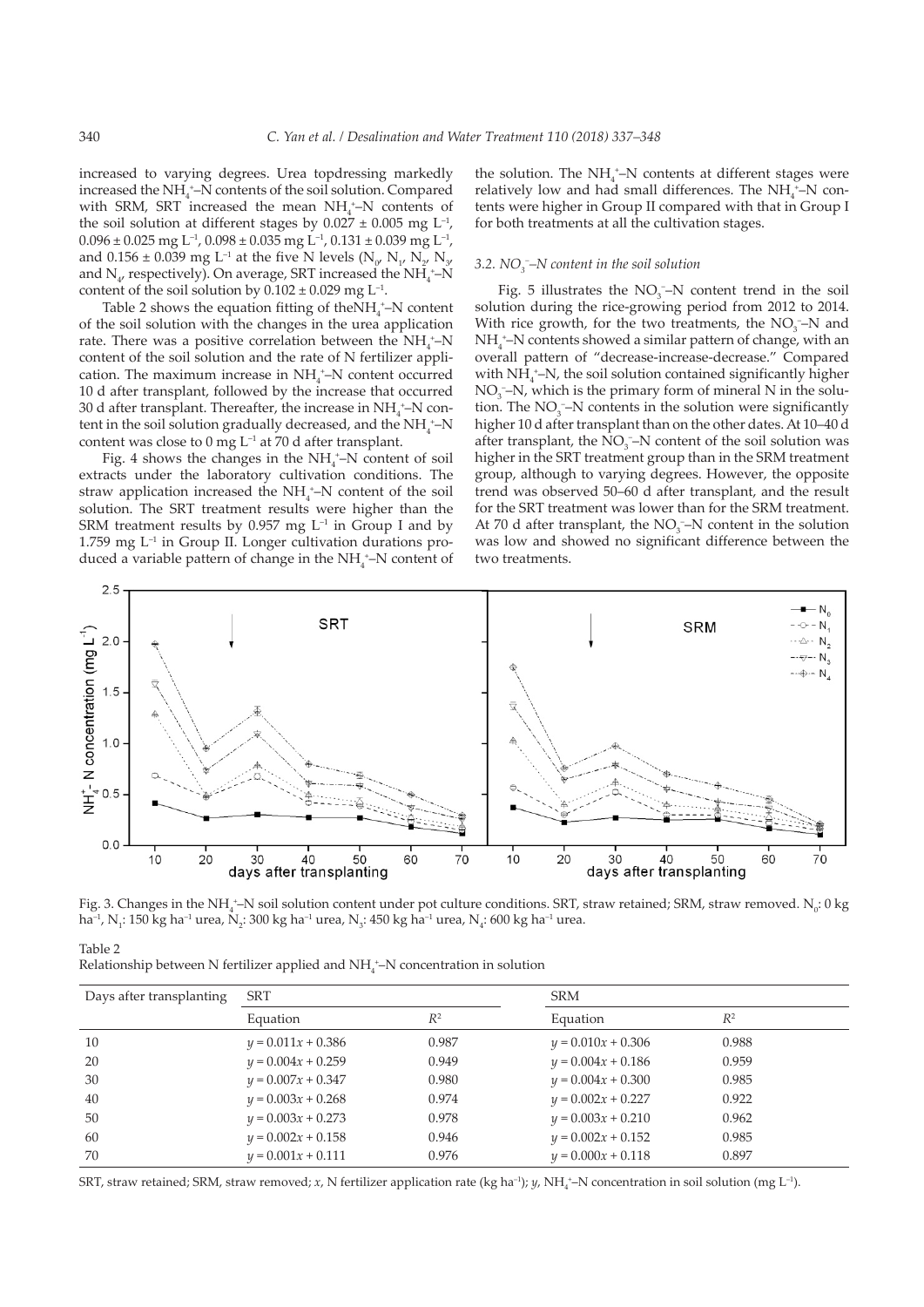

Fig. 4. Changes in the NH $_4^{\ast}-$ N soil solution content under laboratory cultivation conditions. SRT, straw retained; SRM, straw removed.



Fig. 5. Changes in NO<sub>3</sub>--N concentration in the soil solution. SRT, straw retained; SRM, straw removed. The N topdressing application is represented by "↓" symbol.

Fig. 6 illustrates the dynamic changes in the  $NO<sub>3</sub>$ -N content of the soil solution with different rates of N fertilizer application. The trend of the $NO<sub>3</sub>$ –N content was generally consistent with that of the  $NH_4^+$ –N content, which gradually decreased in the soil solution over time. Topdressing substantially increased the  $NO<sub>3</sub>$ <sup>-</sup>-N content of the soil solution. The primary difference was that the  $NO<sub>3</sub><sup>-</sup>$ N content of the soil solution was significantly higher than the  $NH_4^+$ –N content. The  $NO_3^-$ –N content of the soil solution in the SRT treatment group remained lower compared with SRM treatment at different sampling stages. Compared with SRM, SRT decreased the mean  $NO<sub>3</sub>$ –N contents of the soil solution at different stages by  $0.587 \pm 0.158$  mg L<sup>-1</sup>,  $0.322 \pm 0.175$  mg L<sup>-1</sup>,  $0.515 \pm 0.177$  mg L<sup>-1</sup>,  $0.619 \pm 0.28$  mg L<sup>-1</sup>,

and  $0.522 \pm 0.22$  mg L<sup>-1</sup>at the five N levels (N<sub>o</sub>, N<sub>1</sub>, N<sub>2</sub>, N<sub>3</sub>, and  $N_{\mu}$  respectively). On average, SRT reduced the  $NO_{3}^{-}$ -N content of the soil solution by  $0.513 \pm 0.202$  mg L<sup>-1</sup>.

Table 3 presents the equation fitting of the  $NO<sub>3</sub>$ –N content of the soil solution with the changes in urea application rate. There was a positive correlation between the  $NO<sub>3</sub>$ - $N$ content of the soil solution and the rate of urea application. The maximum increase in  $NO<sub>3</sub>$ –N content appeared 30 d after transplant. The increase in  $NO<sub>3</sub>$ –N content was significantly greater at 10–40 d than at 50–70 d after transplant.

The period of rapid straw decay occurs within 1 month after SRT, and the straw decomposition is fast and stable during this period. As shown in Fig. 7, 1 d after the beginning of cultivation, the  $NO<sub>3</sub><sup>-</sup>-N$  content of the soil solution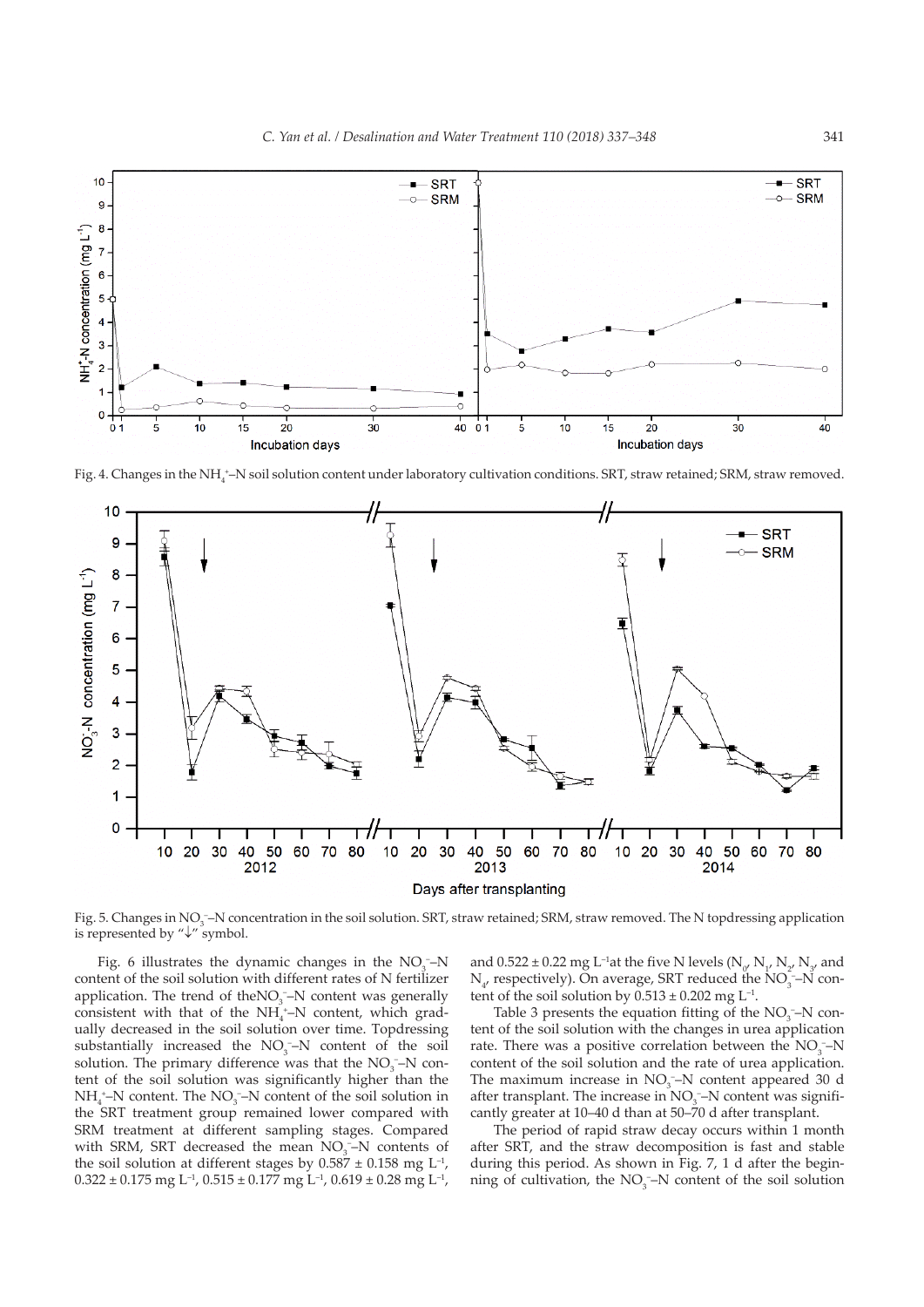

Fig. 6. Changes in the NH<sub>4</sub><sup>+</sup>–N soil solution content under pot culture conditions.SRT, straw retained; SRM, straw removed. N<sub>0</sub>: 0 kg ha<sup>-1</sup>, N<sub>1</sub>: 150 kg ha<sup>-1</sup> urea, N<sub>2</sub>: 300 kg ha<sup>-1</sup> urea, N<sub>3</sub>: 450 kg ha<sup>-1</sup> urea, N<sub>4</sub>: 600 kg ha<sup>-1</sup> urea.

| Table 3                                                                          |  |  |
|----------------------------------------------------------------------------------|--|--|
| Relationship between N fertilizer applied and $NO3$ -N concentration in solution |  |  |

| Days after transplanting | SRT                  |       | <b>SRM</b>           |       |  |
|--------------------------|----------------------|-------|----------------------|-------|--|
|                          | Equation             | $R^2$ | Equation             | $R^2$ |  |
| 10                       | $y = 0.025x + 3.142$ | 0.970 | $y = 0.028x + 3.904$ | 0.939 |  |
| 20                       | $y = 0.013x + 1.958$ | 0.855 | $y = 0.014x + 2.341$ | 0.898 |  |
| 30                       | $y = 0.037x + 2.674$ | 0.938 | $y = 0.037x + 3.551$ | 0.920 |  |
| 40                       | $y = 0.025x + 1.716$ | 0.927 | $y = 0.028x + 2.430$ | 0.898 |  |
| 50                       | $y = 0.007x + 2.340$ | 0.873 | $y = 0.007x + 2.860$ | 0.903 |  |
| 60                       | $y = 0.005x + 2.131$ | 0.665 | $y = 0.001x + 2.491$ | 0.345 |  |
| 70                       | $y = 0.002x + 1.028$ | 0.308 | $y = 0.001x + 0.770$ | 0.345 |  |

SRT, straw retained; SRM, straw removed; *x*, N fertilizer application rate (kg ha<sup>-1</sup>); *y,* NO<sub>3</sub>-N concentration in soil solution (mg L<sup>-1</sup>).



Fig. 7. Changes in the NO<sub>3</sub>–N soil solution content under laboratory cultivation conditions. SRT, straw retained; SRM, straw removed.

was significantly higher for the SRT compared with the SRM treatment. During the period from 5 to 10 d after the start of cultivation, a new soil equilibrium system replaces the initial one. This period was affected by numerous factors.

However, the  $NH_{4}^{\ +}-N$  concentration generally increased, and the NO<sub>3</sub><sup>−</sup>N concentration generally decreased. After 10 d (including the 10th day), the  $NO<sub>3</sub>$ -N content in the SRM treatment was significantly higher than that in the SRT treatment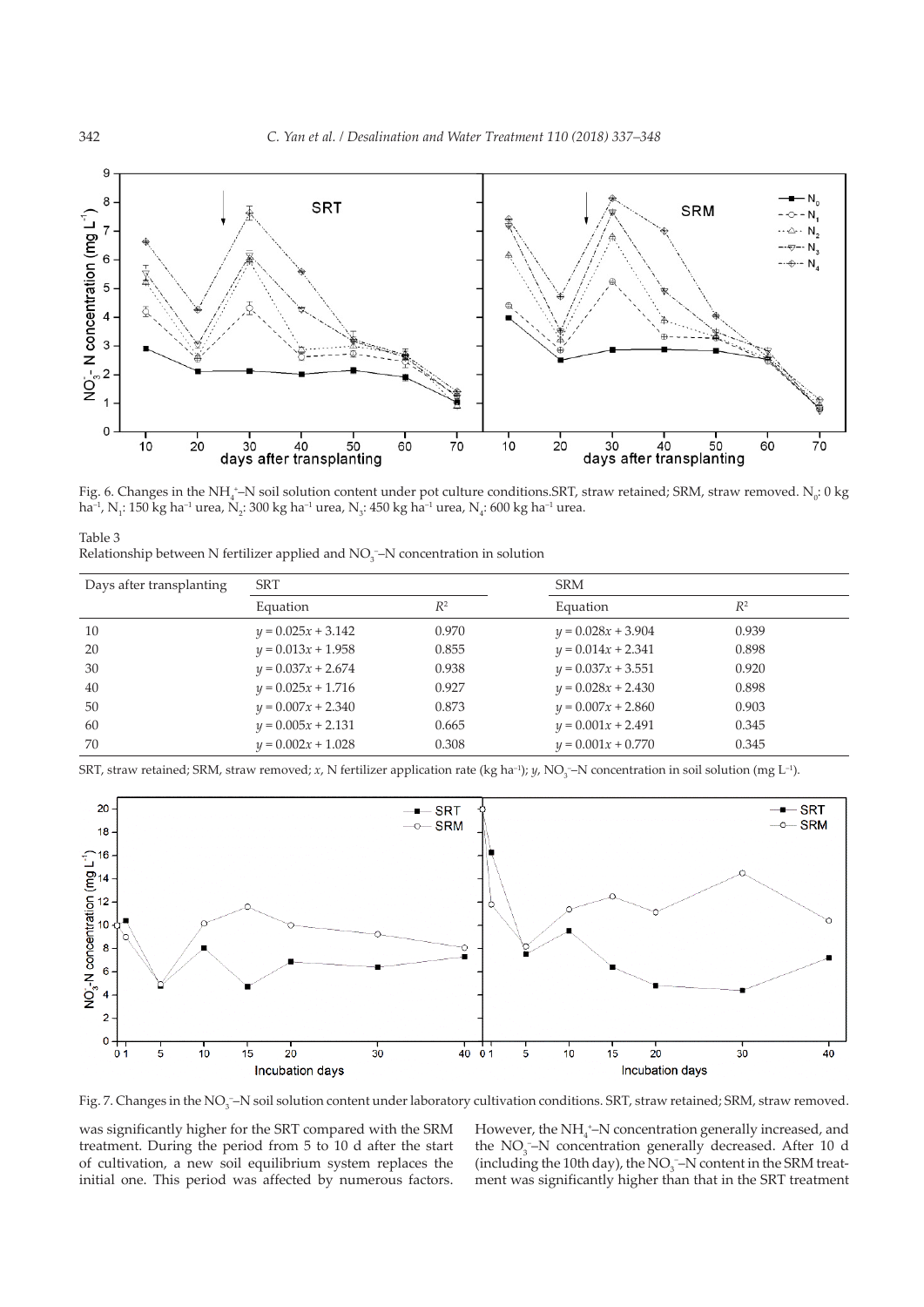by 2.058 mg  $L^{-1}$  in Group I and by 3.387 mg  $L^{-1}$  in Group II. A comparison between the two groups' results collected at the same time showed that the  $NO<sub>3</sub>$ –N content was significantly higher for Group II compared with Group I. After 5 d of cultivation, the  $NO_3^-$ –N content in the solution did not differ significantly between the SRT and SRM treatments.

## *3.3. Mineral N in the soil solution*

Mineral N, which primarily includes  $NH_4^+$ -N and  $NO<sub>3</sub>$  –N, is the major form of N that is absorbed and utilized by plants. The mineral N content directly determines N absorption and utilization by crops. Fig. 8 depicts the trend in the mineral N content of the soil solution as a function of time after transplant and during the rice-growing period from 2012 to 2014. The results showed that the mineral N trend was consistent with that of  $NO<sub>3</sub>$ –N. The  $NO<sub>3</sub>$ –N content accounted for the vast majority of the total mineral N content, significantly exceeded the  $NH<sub>4</sub><sup>+</sup>-N$  content, and constituted the major part of the mineral N in the soil solution. At 10–40 d after transplant, the SRT treatment produced lower mineral N contents in the soil solution compared with the SRM treatment. The opposite trend was observed from 50 to 60 d after transplant, namely, the soil solution mineral N was higher in the SRT compared with the SRM treatment. No significant difference occurred between the treatments 70 d after transplanting.

Fig. 9 shows the changes in the mineral N content of the soil solution with different rates of N fertilizer application. Mineral N is the major form of N absorbed by plants. The mineral N content of the soil solution can reflect the N-supplying capacity of the soil environment. In this study, SRT reduced the mineral N content of the soil solution. Compared with

SRM, SRT reduced the mean mineral N contents of the soil solution at different stages by  $0.589 \pm 0.132$  mg L<sup>-1</sup>,  $0.354 \pm 0.162$  mg L<sup>-1</sup>,  $0.431 \pm 0.165$  mg L<sup>-1</sup>,  $0.546 \pm 0.238$  mg L<sup>-1</sup>, and  $0.513 \pm 0.276$  mg L<sup>-1</sup> at the five N levels (N<sub>0</sub>, N<sub>1</sub>, N<sub>2</sub>, N<sub>3</sub>, and  $N_{\mu}$  respectively). On average, SRT reduced the mineral N content of the soil solution by  $0.487 \pm 0.195$  mg L<sup>-1</sup>. The mineral N content of the soil solution gradually decreased over time, but urea topdressing markedly increased the mineral N content. There was an upward trend in the mineral N content of the soil solution with an increase in urea application rate, which could be fitted by a linear equation (Table 4). The increase in the mineral N content of the soil solution was significantly higher than that of the  $NH_4^+$ –N content. The increase in the mineral N content at 10–40 d was markedly greater than that at 50–70 d after transplant.

Fig. 10 shows the changing trend of the inorganic N content of the soil solution; this trend was similar to that of NO<sub>3</sub><sup>-</sup>−N. On the first day after the straw application, the mineral N was significantly higher in the solution from the SRT compared with the SRM-treated soil. At 5–10 d, the difference in the mineral N content between the solutions from the two soil treatments was not significant, primarily because the  $NO_3^-$ -N content of the solutions was high. After 10 d, the mineral N content was significantly higher in the solution from the SRM-treated soil compared with the SRTtreated soil. During the entire cultivation process, the SRM treatment results were higher than the SRT treatment results by 1.100 mg  $L^{-1}$  for Group I and by 1.626 mg  $L^{-1}$  for Group II. A comparison of the different mineral N concentrations of the two groups at each time point showed that the concentration in Group II was always higher than that in Group I. The overall trend was for the treatments with high mineral N concentrations to produce significantly higher results than



Fig. 8. Changes in mineral N concentration in the soil solution. SRT, straw retained; SRM, straw removed. The N topdressing application is represented by "↓" symbol.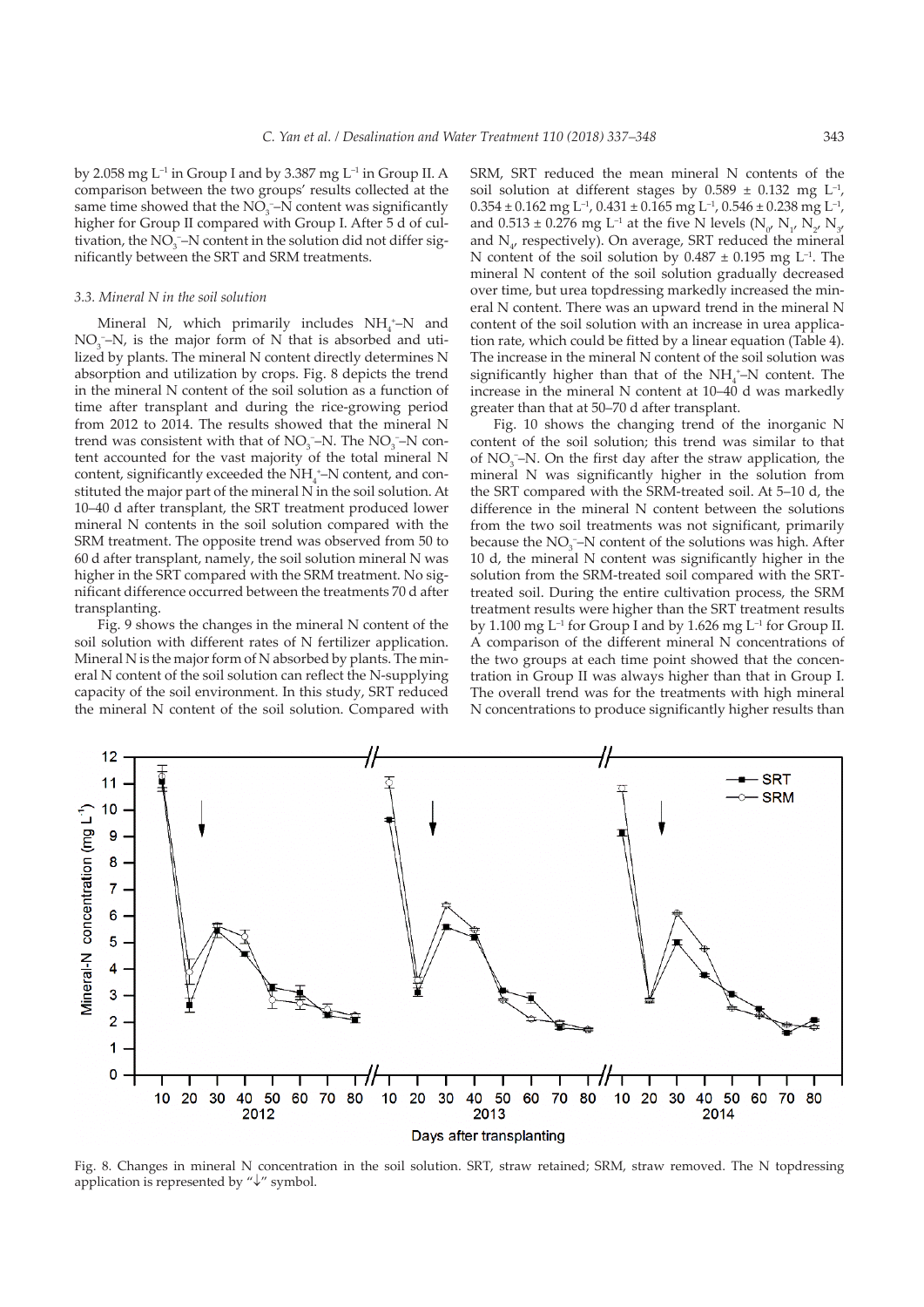

Fig. 9. Changes in the NH<sub>4</sub>-N soil solution content under pot culture conditions. SRT, straw retained; SRM, straw removed.  $\rm N_{_0}:$  0 kg ha $^{\rm -1}$ ,  $\rm N_{_1}:$  150 kg ha $^{\rm -1}$  urea,  $\rm N_{_2}:$  300 kg ha $^{\rm -1}$  urea,  $\rm N_{_3}:$  450 kg ha $^{\rm -1}$  urea,  $\rm N_{_4}:$  600 kg ha $^{\rm -1}$  urea.

| Table 4                                                                           |  |  |  |  |
|-----------------------------------------------------------------------------------|--|--|--|--|
| Relationship between N fertilizer applied and mineral N concentration in solution |  |  |  |  |

| Days after    | <b>SRT</b>           |       | <b>SRM</b>           |       |  |
|---------------|----------------------|-------|----------------------|-------|--|
| transplanting | Equation             | $R^2$ | Equation             | $R^2$ |  |
| 10            | $y = 0.037x + 3.408$ | 0.990 | $y = 0.037x + 4.166$ | 0.962 |  |
| 20            | $y = 0.018x + 2.218$ | 0.889 | $y = 0.018x + 2.528$ | 0.930 |  |
| 30            | $y = 0.043x + 3.082$ | 0.940 | $y = 0.042x + 4.012$ | 0.917 |  |
| 40            | $y = 0.029x + 1.950$ | 0.913 | $y = 0.036x + 2.500$ | 0.867 |  |
| 50            | $y = 0.010x + 2.608$ | 0.938 | $y = 0.010x + 3.088$ | 0.918 |  |
| 60            | $y = 0.007x + 2.290$ | 0.842 | $y = 0.003x + 2.644$ | 0.749 |  |
| 70            | $y = 0.003x + 0.920$ | 0.953 | $y = 0.002x + 0.888$ | 0.496 |  |

SRT, straw retained; SRM, straw removed; *x*, N fertilizer application rate (kg ha<sup>-1</sup>); *y*, mineral N concentration in soil solution (mg L<sup>-1</sup>).



Fig. 10. Changes in the mineral N soil solution content under laboratory cultivation conditions. SRT, straw retained; SRM, straw removed.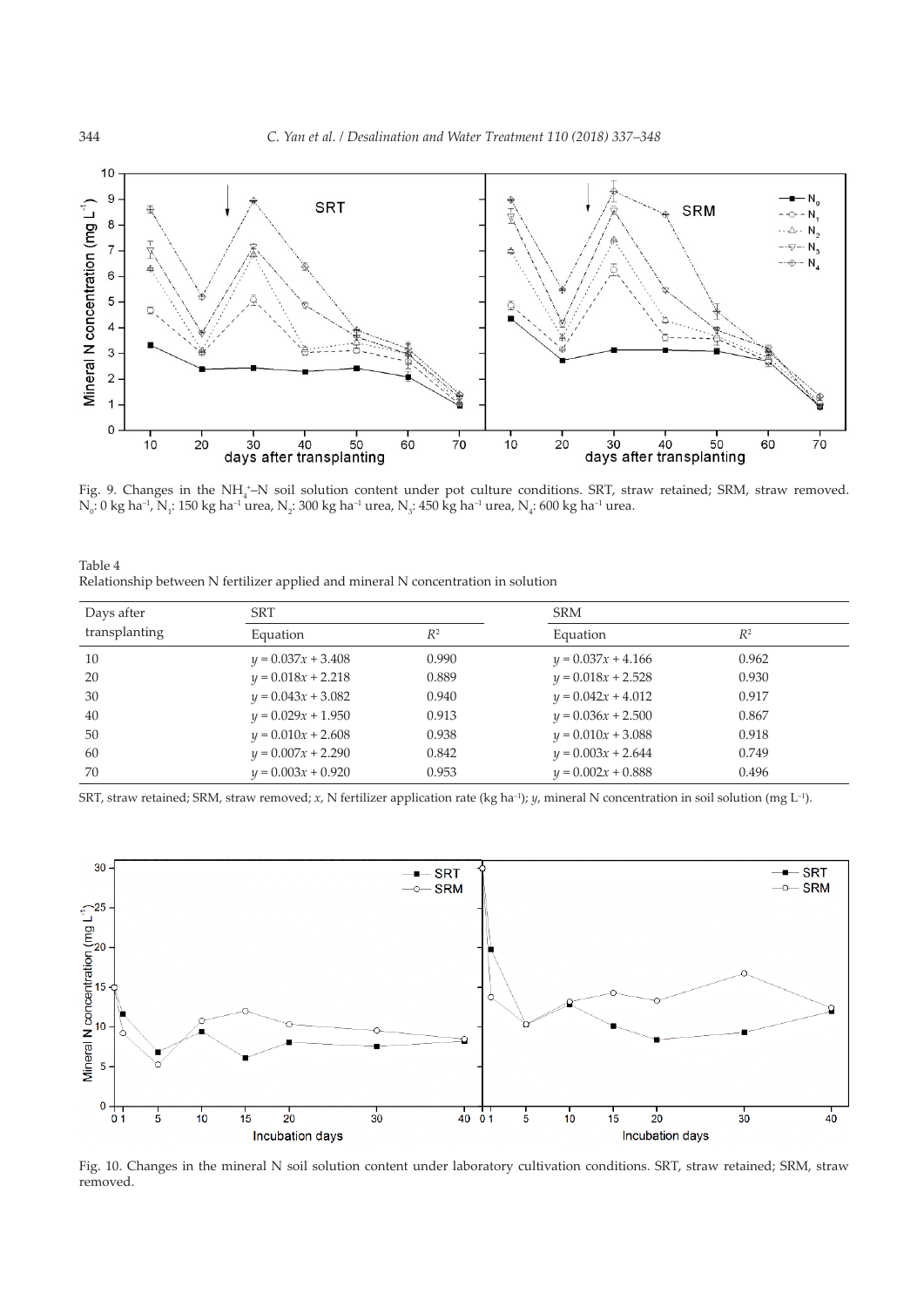those produced by the treatments with low mineral N concentrations. In addition, the inorganic N content of the solution from the SRT treatment gradually decreased, whereas the inorganic nitrogen content in the solution from the SRM treatment did not change significantly.

#### *3.4. Rice yield*

Table 5 shows the rice yield from Experiment A. The rice yield for the SRT treatment was higher than for the SRM treatment, and the average yield in 2012 differed from the yields in 2013 and 2014.

The trend of the rice yield in Experiment B was showed in Table 6; the rice yield of the SRM treatment showed unimodal changes with an increasing N application rate and reached the highest level at the  $N_2$  level. The rice yield of the SRT treatment gradually increased with an increasing N application rate. SRT had no significant effects on rice yields at the  $N_0$  and  $N_1$  levels. However, the rice yield for the SRT treatment was significantly lower than for the SRM treatment at the  $N_2$  level, whereas the opposite trend was observed at the  $N_3$  and  $N_4$  levels.

#### **4. Discussion**

# *4.1. Effect of SRT on NH4 + –N*

The results of this study showed that the  $NH_4^+$ –N content of the soil solution remained low during the rice-growing period. A previous study on well-aerated calcareous or strongly calcareous soils indicated that  $NH_4^{\text{-}}$ N from either organic matter or N fertilizer is transformed into  $NO<sub>3</sub>$ <sup>-</sup> $N$ by nitrification over the short term and is incorporated into the soil [8]. The  $NH_4^+$  ion is regarded as one of the two N sources ( $NH_4^+$  and  $NO_3^-$ ) that are used for plant growth;

#### Table 5

Effect of rice straw amendment on yield of rice (kg  $m^{-2}$ )

|         | SRT                  | <b>SRM</b>            |
|---------|----------------------|-----------------------|
| 2012    | $0.8800 \pm 0.0100a$ | $0.8050 \pm 0.0175$ b |
| 2013    | $0.7675 \pm 0.0181a$ | $0.7450 \pm 0.0150a$  |
| 2014    | $0.8725 \pm 0.0150a$ | $0.8525 \pm 0.0375a$  |
| Average | $0.8400 \pm 0.0143a$ | $0.8008 \pm 0.0100b$  |

Note: Lowercase English letters indicate significant differences in the 0.05 level ( $p = 0.05$ )

SRT, straw retained; SRM, straw removed.

#### Table 6

Rice yield and nitrogen fertilizer application  $(g$  pot<sup>-1</sup>)

|                                | <b>SRM</b>         | <b>SRT</b>         |
|--------------------------------|--------------------|--------------------|
| $\rm N_{\scriptscriptstyle o}$ | $58.76 \pm 4.47a$  | $59.24 \pm 0.74a$  |
| $N_{\rm i}$                    | $70.96 \pm 1.83a$  | $76.66 \pm 1.90a$  |
| N,                             | $112.78 \pm 1.17a$ | $83.92 \pm 2.75$   |
| $N_{\rm a}$                    | $87.04 \pm 3.82$   | $106.22 \pm 3.01a$ |
| N.                             | $78.54 \pm 1.10$   | $119.89 \pm 3.49a$ |

Note: Lowercase English letters indicate significant differences in the 0.05 level  $(p = 0.05)$ 

SRT, straw retained; SRM, straw removed.

 $NH<sub>4</sub><sup>+</sup>$  is beneficial for plant growth in most cases [39]. In fact,  $NH<sub>4</sub>$ <sup>+</sup> is a ubiquitous intermediate in plant metabolism. Compared with  $NO<sub>3</sub>$ –N,  $NH<sub>4</sub>$ –N can better improve rice plant tolerance to water stress [40]. However, an excessively high NH<sub>4</sub><sup>+</sup>-N content significantly inhibits crop growth and yield [7, 41–43]. Rice grown in water is thought to favor NH<sub>4</sub><sup>+</sup>. In this study, the laboratory cultivation and field plot experiments produced consistent results. In particular, SRT increased the  $NH_4^+$ -N content of the soil solution, with no clear relation between the increase and the time (days) after transplant. In the plot experiment, the average increase in the  $NH_4^+$ –N content was 0.17 mg  $L^{-1}$ , and the relative increase was 29.08%, which ensured  $NH<sub>4</sub>$ <sup>+</sup>-N absorption by the rice plants. An increase in N fertilizer application resulted in a gradual increase in the  $NH_4^+$ –N content of the soil solution; however, it did not alter the effect of SRT on the  $\mathrm{NH}_4^{\ast-}\mathrm{N}$  content. Compared with SRT, increasing N application affected the  $NH<sub>4</sub><sup>+</sup>-N$  content of the soil solution more significantly.

A study by Wang et al. [44] in the rice–wheat rotation fields of southern China showed that the retention of wheat straw increased the  $NH_4^+$ -N concentration in solution by 11.5%–22.5%. Qiu et al. [34] label led Fluvisol with 15 N and confirmed that SRT significantly reduced the newly fixed  $NH<sub>4</sub><sup>+</sup>-N$ . With an increasing degree of N mineralization, the fixation and mineralization of N were gradually equilibrated [32]. The combined effects of factors such as the decomposition and release of straw, the adsorption and desorption of soil, the nitrification and denitrification of N, microbe metabolism, and the volatilization of  $NH_4^+$ –N are the primary factors that influence N transportation and transformation processes in the soil solution.

# *4.2. Effect of SRT on NO3 – –N*

The  $NO<sub>3</sub><sup>-</sup>-N$  content of soil substantially exceeds its  $NH_4^+$ –N content [9], and NO<sub>3</sub>–N constitutes a major component of inorganic N. Ammonium N derived from soil and fertilizers is rapidly transformed into  $NO<sub>3</sub>$ –N by nitrification [8], becoming a major source of inorganic N that is available to plants [10]. With increasing environmental N, the advantage of  $NO<sub>3</sub><sup>-</sup>$  N for promoting crop growth is increasingly obvious [7]. In this study, increasing N fertilizer application markedly contributed to the  $NO_3^-$ -N content of the soil solution during the early stage of the rice-growing period (10–40 d after transplant); SRT at different N application levels reduced the mean NO<sub>3</sub><sup>-</sup>-N content of the soil solution by  $0.513 \pm 0.202$  mg L<sup>-1</sup>. In a typical rain-fed area in southern Spain, one study [45] also showed that excess N fertilizer application increased the amount of residual  $NO<sub>3</sub> - N$  in the soil, most of which accumulated in the 30–60 cm layer. The accumulation of soil  $NO<sub>3</sub>$  –N gradually increased with an increasing rate of N fertilizer application [5, 6]. Once it is leached from the crop root zone,  $NO_3^-$ –N will not be absorbed by crops, leading to fertilizer waste and groundwater pollution [46–48]. In this study, the results of the field plot experiment showed that the NO<sub>3</sub><sup>-</sup>-N content was markedly higher than the NH<sub>4</sub><sup>+</sup>-N content in the soil solution. Compared with the SRM treatment, SRT reduced the  $NO_3^-$ –N content of the soil solution by 8.9%. The results of the pot and laboratory cultivation experiments showed that in the absence of rice plantings, the SRT treatment produced a lower  $NO<sub>3</sub><sup>-</sup>-N$  content in the soil solution,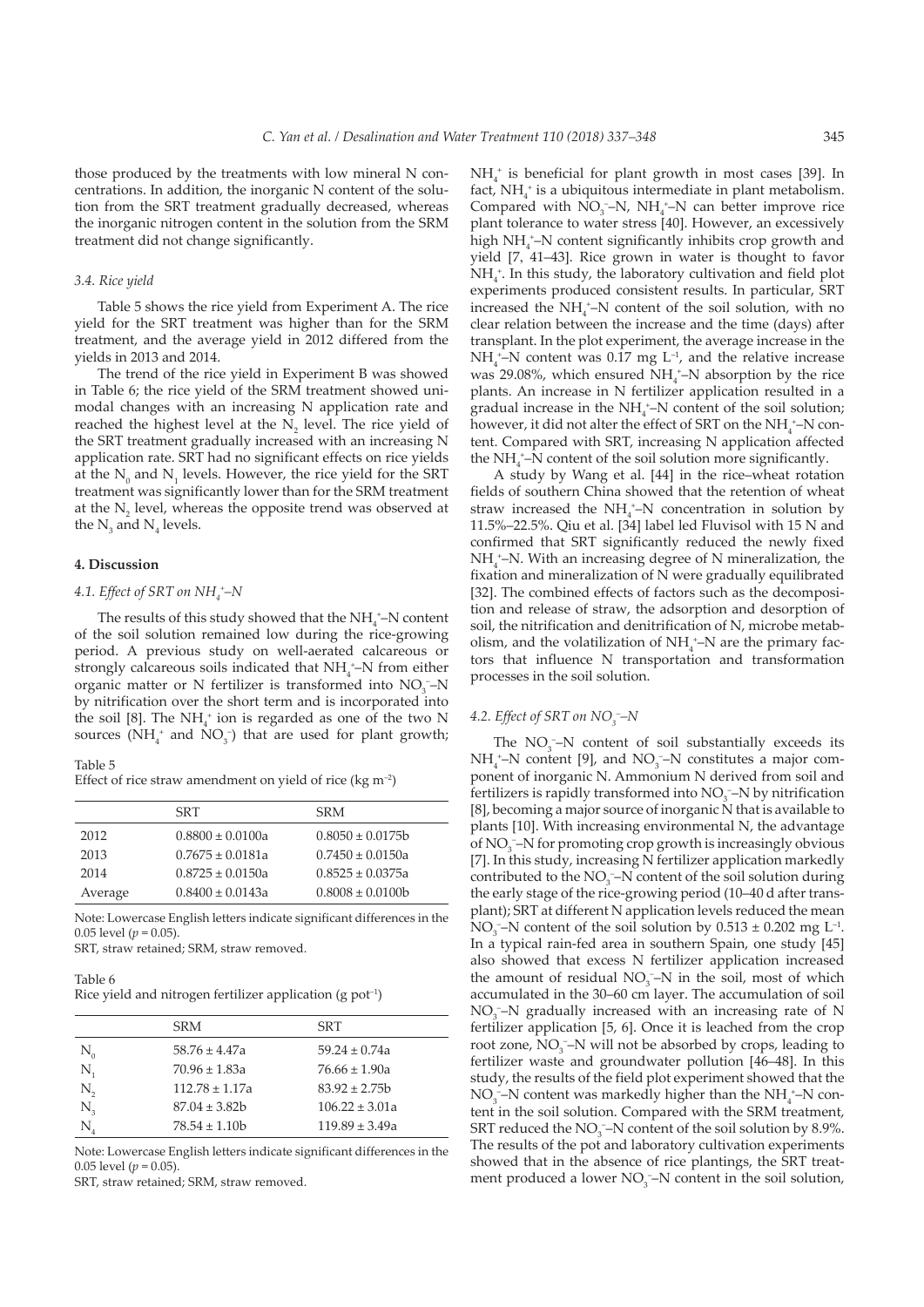a result that was consistent with the field data. Numerous studies have shown that N application markedly influences the temporal and spatial distribution of mineral N in the soil. Reducing N applications and increasing the proportion of N topdressing can increase the grain yield, plant N absorption, and N use efficiency and can reduce  $NO<sub>3</sub><sup>-</sup>-N$  leaching from the soil [19,45]. Supplementation with  $NO<sub>3</sub>$ –N during the late growth period can improve the N nutrition of rice and increase rice grain yields. The results of this work showed that the inorganic N content of the soil solution significantly increased after the topdressing N fertilizer application on June 25 in 2012, 2013 and 2014.

## *4.3. Effect of SRT on mineral N*

During the experiment, the inorganic N content of the soil solution was less than that of the soaking solution, indicating that soil soaking led to a decrease in the mineral N content of the solution. During the early stages of laboratory cultivation, the inorganic N content under the SRT treatment was significantly higher than that under the SRM treatment, indicating that SRT allowed for a quick release of soluble N as a supplement to the N in the soil [28]. A previous study found that straw application reduced the soil N content because the straw increased microbial N fixation [49]. The C/N ratio of the rice straw was generally50–60:1, and the C/N ratio of the organic matter from microbial decomposition was 20–30:1. Thus, the C/N ratio in the soil environment was improved because of SRT [26]. Our results showed that SRT reduced the mineral N content of the soil solution during the rice-growing period; on the contrary, N application increased the mineral N content, but it did not alter the effect of SRT on mineral N content. During the middle and late stages of cultivation, SRT treatment can cause a large increase in microorganisms; therefore, if the N source required for microbial metabolism is relatively lacking, the soil can compensate for the deficiency, resulting in the fixation of inorganic N [24–26].

The management of soil, crops, and fertilizers can affect the quantity and quality of N in soil [50]. Mineral N is the primary form of N absorbed by plants, and the amount of mineral N reflects the N supply capacity of the soil [51]. The decomposition of retained straw increases the demand for available N in the soil by organisms, which resulted in a significantly lower available N content in the soil 20–40 d after rice transplantation for the SRT compared with the SRM treatment. SRT can promote the microbial fixation of N [26], and a study by Abera et al. [27] employing different tropical soil conditions suggested that the application of plant residues can increase  $NO<sub>3</sub><sup>-</sup>-N$  fixation, synchronous N uptake, and N release.

Straw crop residue is a primary source of organic matter and plant nutrients [18]. Experiments with SRT over many continuous years have increased the organic matter [20] and total N content of the soil [21,22,29–31]. SRT has also improved the fertility of the soil and the status and rate of nutrient absorption by crops [18,34]. The results of this study showed not only that the N content of the soil solution rapidly decreased with rice growth and did so because the N was used by organisms but also that a loss and fixation of N occurred. The uptake and utilization of N by plants and microorganism algal blooms increased the consumption of nitrogen; thus, the N content of the soil solution rapidly decreased to the original base line level. At 20–40 d after rice planting, the mineral  $N$  and  $NO<sub>3</sub>$  – $N$  contents of the soil were significantly lower under the SRT compared with the SRM treatment.

## *4.4. Effects of SRT and N fertilizer application on rice yield*

The retention of straw affects the yield of crops [52]. The incorporation of SRT with inorganic fertilizers can improve the synchronization of N supply and crop uptake, reduce the risk of N leaching, and increase the yield of crops [53,54]. In this study, the inter-annual rice yield differed slightly in Experiment A, but SRT increased the rice yield. In Experiment B, the rice yield of the SRM treatment showed quadratic changes with an increasing rate of N application, and the highest yield was obtained at the  $N_2$  level (conventional fertilizer application level used in local production); with the SRT treatment, the rice yield increased linearly with an increase in the N application rate. A field trial in the rice–wheat rotation system [55] indicated that the retention of wheat straw has an adverse effect on rice yield, mainly because the straw application increases N fixation and thus leads to soil N deficiency. Alternatively, early straw mulching results in the desynchronization of the soil supply and crop demand for nutrients. Moreover, rice yield is affected by climatic differences between regions [56].

#### **5. Conclusions**

Based on a long-term experiment conducted for 3 years, there were gradual decreases in the  $NH_4^+$ -N, NO<sub>3</sub>-N, and mineral N contents of the soil solution with rice growth. Although the retention of rice straw altered the contents of the three N forms in the soil solution during the rice-growing period, there was no effect on the trends shown by the N forms within the soil solution. With retained straw, the  $NH_4^+$ -N content of the soil solution increased by  $29.08\%$  (0.17 mg  $L^{-1}$ ) over the rice-growing period, and the  $NO<sub>3</sub><sup>-</sup>N$  and mineral N contents decreased by 8.90% (0.47 mg L<sup>-1</sup>) and 3.02% (0.29 mg L<sup>-1</sup>), respectively. N fertilizer application did not alter the change in the N forms of the soil solution with straw application, but it increased the N contents of the soil solution.

#### **Acknowledgment**

This work was financially supported by the National Science Foundation of China and the study on the regulation mechanism of straw retention on phosphorus availability and phosphorus fractions in soil in cold region (31601270).

#### **References**

- [1] J.R. Caicedo, N.P. van der Steen, O. Arce, H.J. Gijzen, Effect of total ammonia nitrogen concentration and pH on growth rates of duckweed (*Spirodela polyrrhiza*), Water Res., 34 (2000) 3829–3835.
- [2] X. Liu, X. Ju, F. Zhang, J. Pan, P. Christie, Nitrogen dynamics and budgets in a winter wheat–maize cropping system in the North China Plain, Field Crops Res., 83 (2003) 111–124.
- D. Benbi, C. Biswas, J. Kalkat, Nitrate distribution and accumulation in an Ustochrept soil profile in a long term fertilizer experiment, Fert. Res., 28 (1991) 173–177.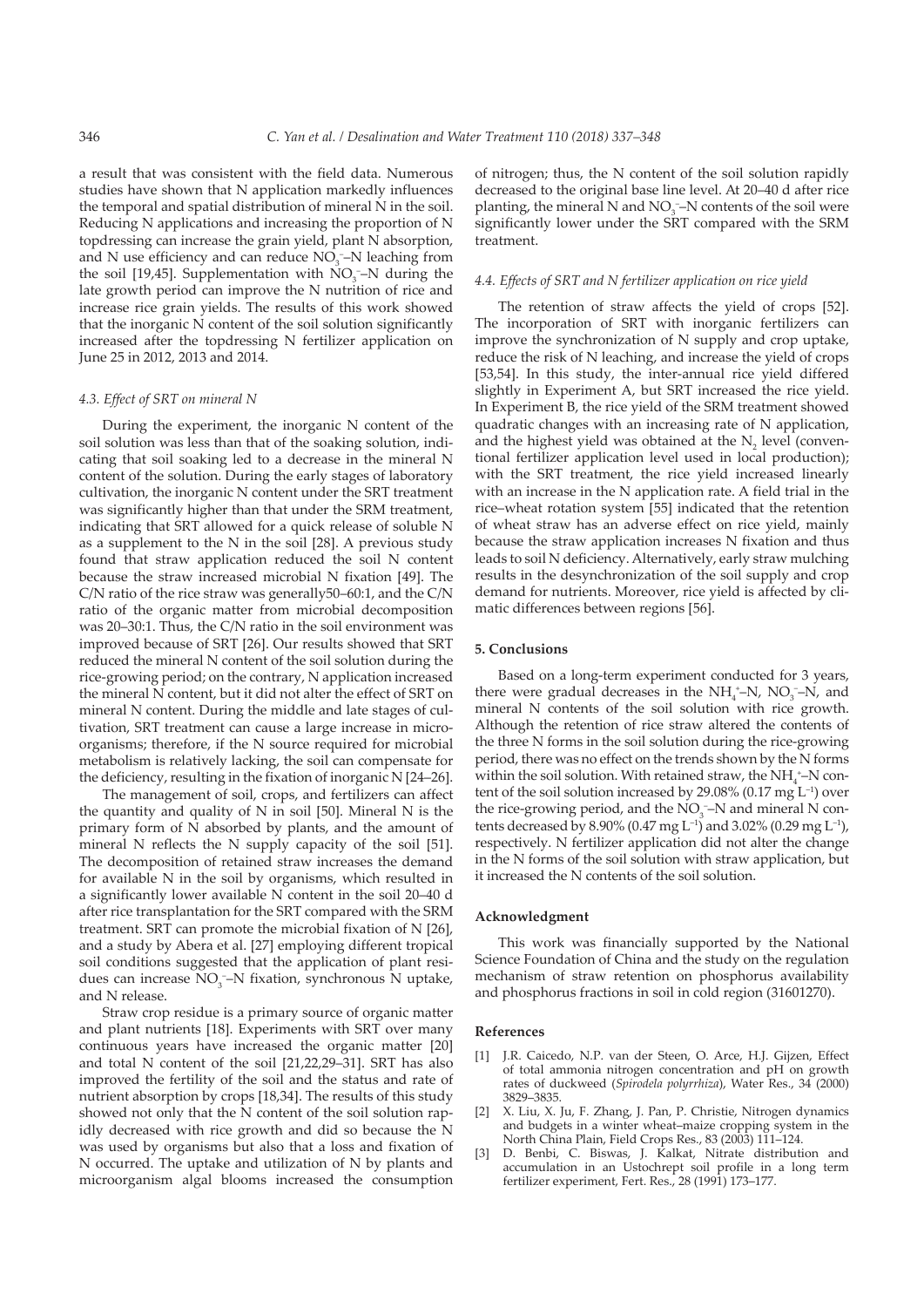- [4] J. Fan, M.-D. Hao, M.-A. Shao, Nitrate accumulation in soil profile of dry land farming in northwest China, Pedosphere, 13 (2003) 367–374.
- [5] K. Guillard, G.F. Griffin, D.W. Allinson, W.R. Yamartino, M.M. Rafey, S.W. Pietrzyk, Nitrogen utilization of selected cropping systems in the US Northeast: II. Soil profile nitrate distribution and accumulation, Agron. J., 87 (1995) 199–207.
- [6] S.-X. Zhang, L. Xiu-Ying, L. Xiao-Ping, Y. Feng-Ming, Y. Zhao-Hua, S. Yong-Lin, F.-D. Zhang, Crop yield, N uptake and nitrates in a fluvo-aquic soil profile, Pedosphere, 14 (2004) 131–136.
- [7] E.J. Hewitt, T.A. Smith, Plant mineral nutrition, English Universities Press, London, 1975.
- [8] K.D. Smiciklas, F.E. Below, Role of nitrogen form in determining yield of field-grown maize, Crop Sci., 32 (1992) 1220–1225.
- M.A. Velbel, Soil solution chemistry: applications to environmental science and agriculture, J. Geol., 105 (1997) 131–132.
- [10] L.E. Nelson, R. Selby, The effect of nitrogen sources and iron levels on the growth and composition of Sitka spruce and Scots pine, Plant Soil, 41 (1974) 573–588.
- [11] L. Bergström, N. Brink, Effects of differentiated applications of fertilizer N on leaching losses and distribution of inorganic N in the soil, Plant Soil, 93 (1986) 333–345.
- [12] J. Richter, M. Roelcke, The N-cycle as determined by intensive agriculture—examples from central Europe and China, Nutr. Cycling Agroecosyst., 57 (2000) 33–46.
- [13] G. Xing, Z. Zhu, An assessment of N loss from agricultural fields to the environment in China, Nutr. Cycling Agroecosyst., 57 (2000) 67–73.
- [14] C. Kirda, M. Derici, J. Schepers, Yield response and N-fertiliser recovery of rainfed wheat growing in the Mediterranean region, Field Crops Res., 71 (2001) 113–122.
- [15] J. Zhu, Y. Han, G. Liu, Y. Zhang, X. Shao, Nitrogen in percolation water in paddy fields with a rice/wheat rotation, Nutr. Cycling Agroecosyst., 57 (2000) 75–82.
- [16] G. Randall, J. Vetsch, Nitrate losses in subsurface drainage from a corn–soybean rotation as affected by fall and spring application of nitrogen and nitrapyrin, J. Environ. Qual., 34 (2005) 590–597.
- [17] D.N. Moriasi, P.H. Gowda, J.G. Arnold, D.J. Mulla, S. Ale, J.L. Steiner, Modeling the impact of nitrogen fertilizer application and tile drain configuration on nitrate leaching using SWAT, Agric. Water Manage., 130 (2013) 36–43.
- [18] S. Yadvinder, R.K. Gupta, S. Jagmohan, S. Gurpreet, S. Gobinder, J.K. Ladha, Placement effects on rice residue decomposition and nutrient dynamics on two soil types during wheat cropping in rice–wheat system in northwestern India, Nutr. Cycling Agroecosyst., 88 (2010) 471–480.
- [19] Z. Cui, F. Zhang, X. Chen, Y. Miao, J. Li, L. Shi, J. Xu, Y. Ye, C. Liu, Z. Yang, On-farm evaluation of an in-season nitrogen management strategy based on soil  $N_{min}$  test, Field Crops Res., 105 (2008) 48–55.
- [20] J. Luxhøi, L. Elsgaard, I.K. Thomsen, L.S. Jensen, Effects of longterm annual inputs of straw and organic manure on plant N uptake and soil N fluxes, Soil Use Manage., 23 (2007) 368–373.
- [21] S.S. Malhi, R. Lemke, Z. Wang, B.S. Chhabra, Tillage, nitrogen and crop residue effects on crop yield, nutrient uptake, soil quality, and greenhouse gas emissions, Soil Tillage Res., 90 (2006) 171-183
- [22] S. Malhi, R. Lemke, Tillage, crop residue and N fertilizer effects on crop yield, nutrient uptake, soil quality and nitrous oxide gas emissions in a second 4-yr rotation cycle. Soil Tillage Res., 96 (2007) 269–283.
- [23] W. Kaewpradit, B. Toomsan, G. Cadisch, P. Vityakon, V. Limpinuntana, P. Saenjan, S. Jogloy, A. Patanothai, Mixing groundnut residues and rice straw to improve rice yield and N use efficiency, Field Crops Res., 110 (2009) 130–138.
- [24] D.N. Rao, D. Mikkelsen, Effect of rice straw incorporation on rice plant growth and nutrition, Agron. J., 68 (1976) 752–756.
- [25] T. Kanamori, T. Yasuda, Immobilization, mineralization and the availability of the fertilizer nitrogen during the decomposition of the organic matters applied to the soil, Plant Soil, 52 (1979) 219–227.
- [26] M. Gök, J. Ottow, Effect of cellulose and straw incorporation in soil on total denitrification and nitrogen immobilization at initially aerobic and permanent anaerobic conditions, Biol. Fertil. Soils, 5 (1988) 317–322.
- [27] G. Abera, E. Wolde-meskel, L.R. Bakken, Carbon and nitrogen mineralization dynamics in different soils of the tropics amended with legume residues and contrasting soil moisture contents, Biol. Fertil. Soils, 48 (2012) 51–66.
- [28] N.H. Thuy, Y. Shan, K. Wang, Z. Cai, R.J. Buresh, Nitrogen supply in rice-based cropping systems as affected by crop residue management, Soil Sci. Soc. Am. J., 72 (2008) 514–523.
- [29] M. Salmerón, R. Isla, J. Cavero, Effect of winter cover crop species and planting methods on maize yield and N availability under irrigated Mediterranean conditions, Field Crops Res., 123  $(2011) 89-99.$
- [30] S. Malhi, S. Brandt, R. Lemke, A. Moulin, R. Zentner, Effects of input level and crop diversity on soil nitrate-N, extractable P, aggregation, organic C and N, and nutrient balance in the Canadian Prairie, Nutr. Cycling Agroecosyst., 84 (2009) 1–22.
- [31] S. Malhi, M. Nyborg, T. Goddard, D. Puurveen, Long-term tillage, straw and N rate effects on quantity and quality of organic C and N in a Gray Luvisol soil, Nutr. Cycling Agroecosyst., 90 (2011) 1–20.
- [32] O. Heal, J. Anderson, M. Swift, Plant Litter Quality and Decomposition: An Historical Overview, Driven by Nature: Plant Litter Quality and Decomposition, CAB International, Wallingford, 1997, pp. 3–30.
- [33] B. Liang, W. Zhao, X. Yang, J. Zhou, Fate of nitrogen-15 as influenced by soil and nutrient management history in a 19-year wheat–maize experiment, Field Crops Res., 144 (2013) 126–134.
- [34] S.-J. Qiu, P.-Q. Peng, L. Li, P. He, Q. Liu, J.-S. Wu, P. Christie, X.-T. Ju, Effects of applied urea and straw on various nitrogen fractions in two Chinese paddy soils with differing clay mineralogy, Biol. Fertil. Soils, 48 (2012) 161–172.
- [35] S. Nardi, F. Morari, A. Berti, M. Tosoni, L. Giardini, Soil organic matter properties after 40 years of different use of organic and mineral fertilizers, Eur. J. Agron., 21 (2004) 357–367.
- [36] D.R. Hoagland, The soil solution in relation to the plant, Trans. Faraday Soc., 17 (1922) 249–255.
- [37] C. Yan, X.L. Diao, G.E. Hui-Ling, X.W. Wang, M.A. Chun-Mei, Z.P. Gong, Effects of rice straw returning on nutrients in soil solution and activities of soil enzymes, Chinese J. Soil Sci., 43 (2012) 1232–1237 (in Chinese).
- [38] C. Yan, H. Zhan, S. Yan, S. Dong, C. Ma, Q. Song, Z. Gong, M. Barbie, Effects of straw retention and phosphorous fertilizer application on available phosphorus content in the soil solution during rice growth, Paddy Water Environ., 14 (2016) 61–69.
- [39] A.D.M. Glass, E. Yair, K. H. J., S. J. K., S. M. Yaeesh, W. M. Yuan, Ammonium fluxes into plant roots: energetics, kinetics and regulation, Zeitschrift für Pflanzenernährung und Bodenkunde, 160 (1997) 261–268.
- [40] S. Guo, G. Chen, Y. Zhou, Q. Shen, Ammonium nutrition increased photosynthesis rate under water stress at early tilling stage of rice (*Oryza sativa* L.), Plant Soil, 296 (2007) 115–124.
- [41] D.T. Britto, H.J. Kronzucker, NH<sub>4</sub> toxicity in higher plants: a critical review, J. Plant Physiol., 159 (2002) 567–584.
- [42] K.D. Balkos, D.T. Britto, H.J. Kronzucker, Optimization of ammonium acquisition and metabolism by potassium in rice (*Oryza sativa* L. cv. IR-72), Plant Cell Environ., 33 (2009) 23–34.
- [43] B. Li, W. Shi, Y. Su, The differing responses of two *Arabidopsis* ecotypes to ammonium are modulated by the photoperiod regime, Acta Physiol. Plant., 33 (2011) 325–334.
- [44] J. Wang, D. Wang, G. Zhang, C. Wang, Effect of wheat straw application on ammonia volatilization from urea applied to a paddy field, Nutr. Cycling Agroecosyst., 94 (2012) 73–84.
- [45] L. Lopez-Bellido, V. Munoz-Romero, R.J. Lopez-Bellido, Nitrate accumulation in the soil profile: long-term effects of tillage, rotation and N rate in a Mediterranean Vertisol, Soil Tillage Res., 130 (2013) 18–23.
- [46] F. Zhang, Z. Cui, M. Fan, W. Zhang, X. Chen, R. Jiang, Integrated soil–crop system management: reducing environmental risk while increasing crop productivity and improving nutrient use efficiency in China, J. Environ. Qual., 40 (2011) 1051–1057.